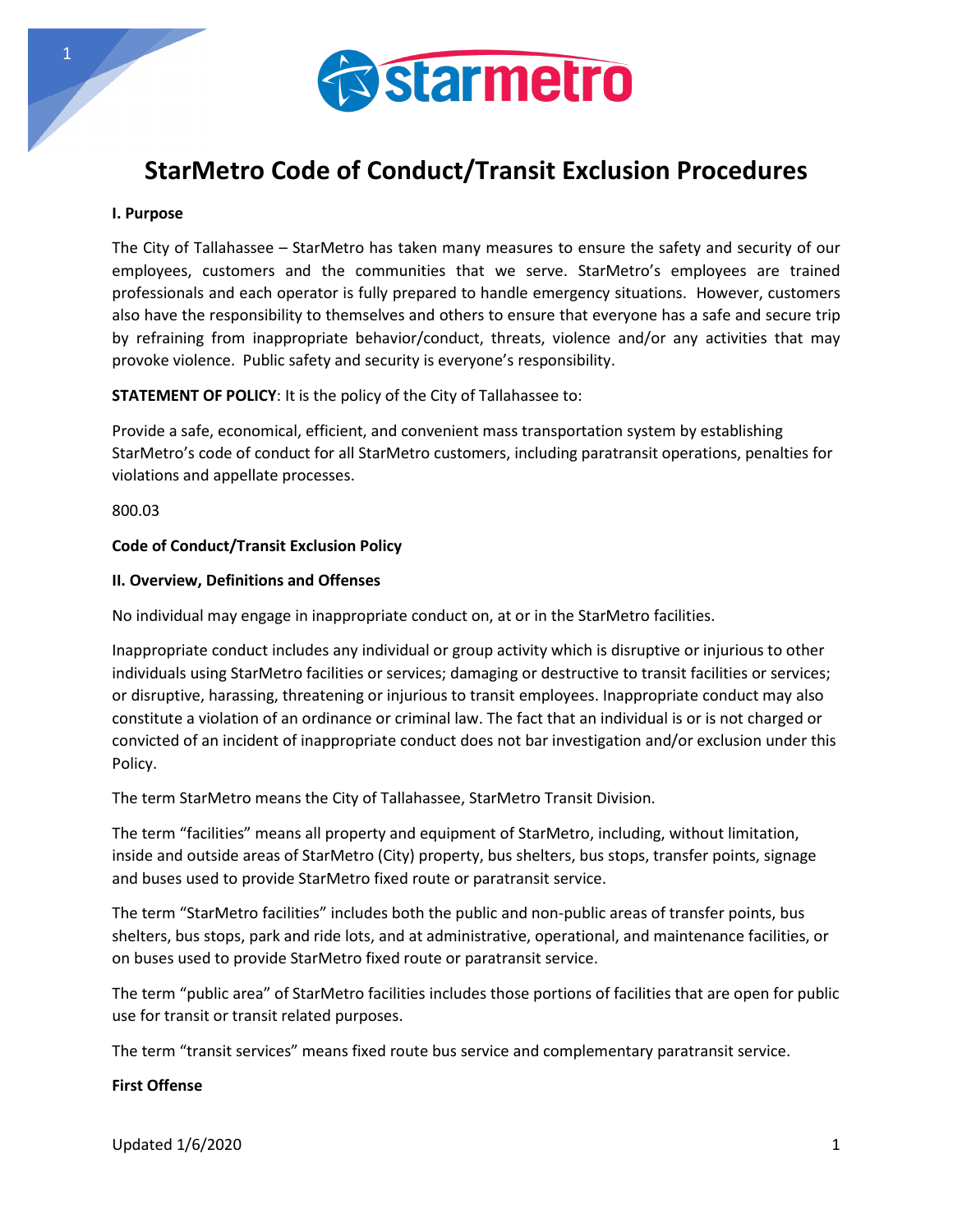

The offender(s) will receive a verbal warning by the bus operator or authorized StarMetro representative. This step will be skipped at the discretion of StarMetro depending on the severity of the circumstances.

## **Second Offense**

The offender(s) will be removed from the vehicle at the discretion of StarMetro and riding privileges may be suspended for the remainder of the day. An incident report form will be completed by the supervisor or security officer.

## **Third Offense**

Riding privileges may be suspended for a period of five (5) days at the discretion of StarMetro. An incident report will be completed by the supervisor or security officer, and law enforcement will be notified if warranted by the circumstances of the incident. StarMetro will prepare a letter of suspension for riding privileges. The letter will state why the passenger was suspended and describe any documented history of inappropriate/disruptive behavior.

#### **Subsequent Offenses**

When a rider returns from a suspension, the rider's behavior will be closely monitored. If there is another documented incident of inappropriate or disruptive behavior, the rider may be suspended for an additional period of time and/or have all transit riding privileges permanently revoked. This will be determined based upon the nature of the offense, and at the discretion of StarMetro. StarMetro has the right to implement the Trespass Chapter 810 of Florida Statutes.

#### **III. Level I Inappropriate Conduct on Buses**

For any of the following inappropriate conduct on buses, passengers will be given a verbal first warning by the Bus Operator not to engage in the conduct. If further warnings by the Bus Operator is necessary for failure of the passenger to comply, a StarMetro Supervisor will be contacted and may be called to the scene by the Bus Operator. The Supervisor is authorized to, and may, ask the passenger(s) to leave the bus. If the individual replies with the request of the supervisor, the supervisor will obtain the name and contact information, along with the video of the individual. A written warning, along with the photo, will be placed into the trespass binder and logged into the supervisor's spreadsheet. If the individual declines to leave a bus after being ordered to do so by the StarMetro Supervisor, or security officer, he/she is subject to arrest and prosecution for trespassing and/or disorderly conduct. Continuous repeat infractions may result in exclusion from buses for not less than 7 days or more than 6 months. See Section VI, Transit Exclusion Procedure.

- Eating or drinking with the exception of bus operators who have permission to do so when vehicles are not in motion. Permission may be given to patron's with medical emergencies.
- Using an audio device (e.g. portable radio, tape, CD player, TV, etc.), unless such equipment is used with earphones so that sound is limited to person's own listening only.
- Standing in front of the standee line at the front of the bus near the driver's seat.
- Bringing any animal on buses that is not contained in a kennel or pet carrier, except service animals that assist those with disabilities. Animals in pet carriers must fit on customer's lap.

2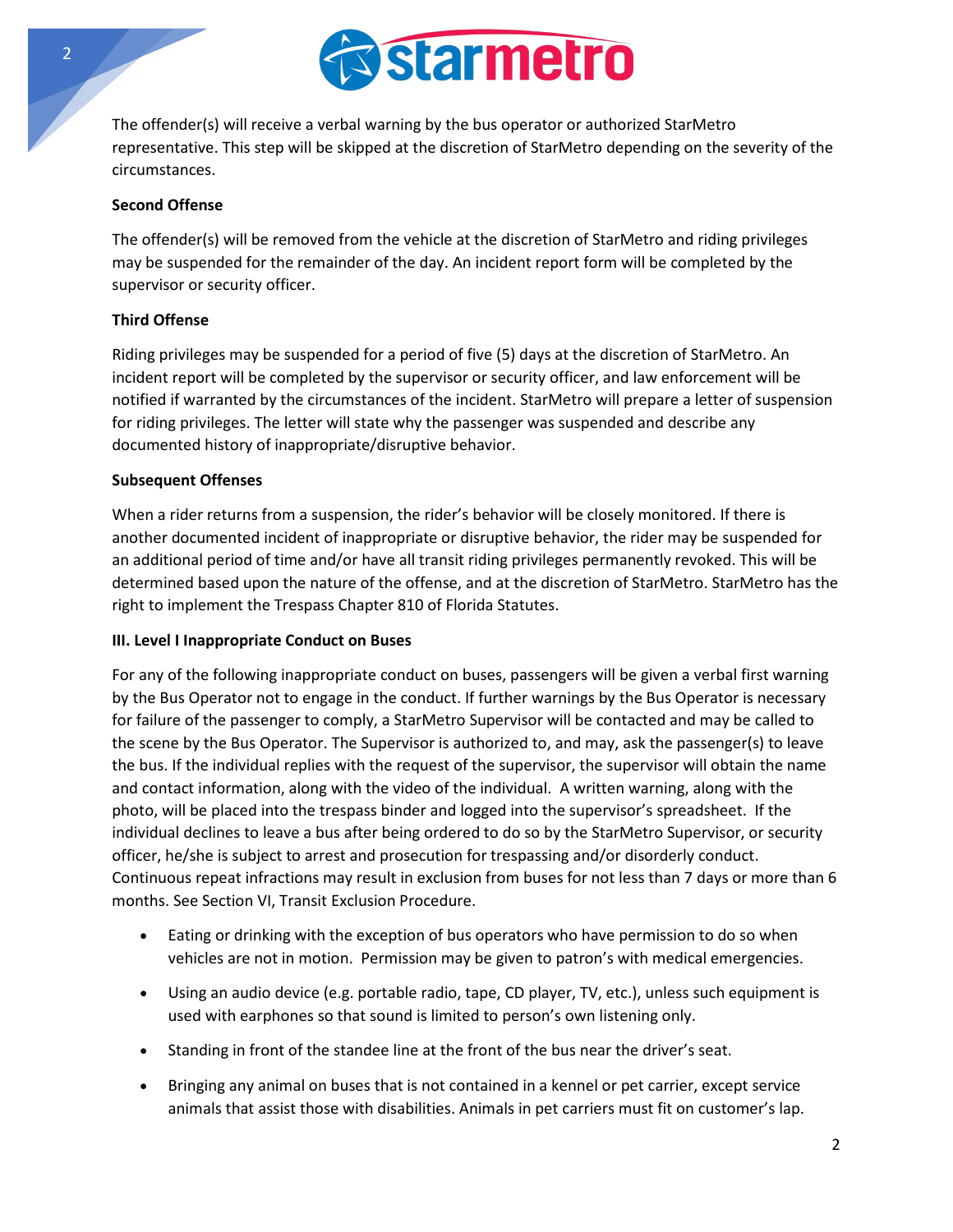

- Bringing on-board any large articles, packages, baggage, non-collapsible strollers or baby buggies which block the aisle and restrict the free movement of passengers.
- Engaging in indecent, profane, boisterous, unreasonably loud or otherwise disorderly conduct under circumstances in which such conduct tends to cause or provoke a disturbance. This is not intended to prohibit ordinary conversation between passengers in normal conversational tones.
- Having distracting conversations with StarMetro Bus Operators.
- Engaging in unauthorized canvassing, selling, soliciting or distributing any material on-board buses.
- Changing a child's diaper.
- Exhibiting inappropriate personal hygiene, i.e., an individual whose bodily hygiene is so offensive as to constitute a nuisance to other passengers.
- Boarding unattended minors: children five years of age and under must be closely accompanied at all times by an older responsible individual.
- Roller-skating, roller-blading, or skateboarding on buses.
- Hanging or swinging from stanchions or other bus equipment with feet off the floor.
- Willfully refusing to pay a fare, or show specific fare media to the bus operator.
- Otherwise disorderly or inappropriate conduct which is inconsistent with the orderly and comfortable use of buses for their intended purpose.
- Any other inappropriate conduct of this nature.

# **IV. Level II Inappropriate Conduct on Buses or in Other Facilities**

The following conduct is prohibited in all StarMetro facilities. Any individual observed engaging in inappropriate conduct may be requested by a Security Officer, Supervisor or other authorized individual to leave the facilities immediately and may be subject to arrest by proper authorities. The Bus Operator is authorized to request security or law enforcement assistance if necessary. These offenses may also subject passenger(s) to the Transit Exclusion Procedure, for no less than 6 months and no more than 1 year, as described in Section VI; further legal action may be taken as applicable and appropriate.

- Bringing any items of a dangerous nature on-board buses including: fishing rods which are not broken down or have unsecured or exposed hooks or lures; sheet glass and sharp objects. Lawn and gardening tools that consist of sharp-blades, or flammable liquids.
- Behavior that is disruptive, harassing, or threatening in nature to StarMetro passengers or employees. This includes following or stalking passengers or employees.
- Causing sounds that are unreasonable and highly disruptive of other individuals using StarMetro facilities or services, including but not limited to: prolonged loud, abusive, indecent, profane or drunken conduct.
- Misuse of fare media.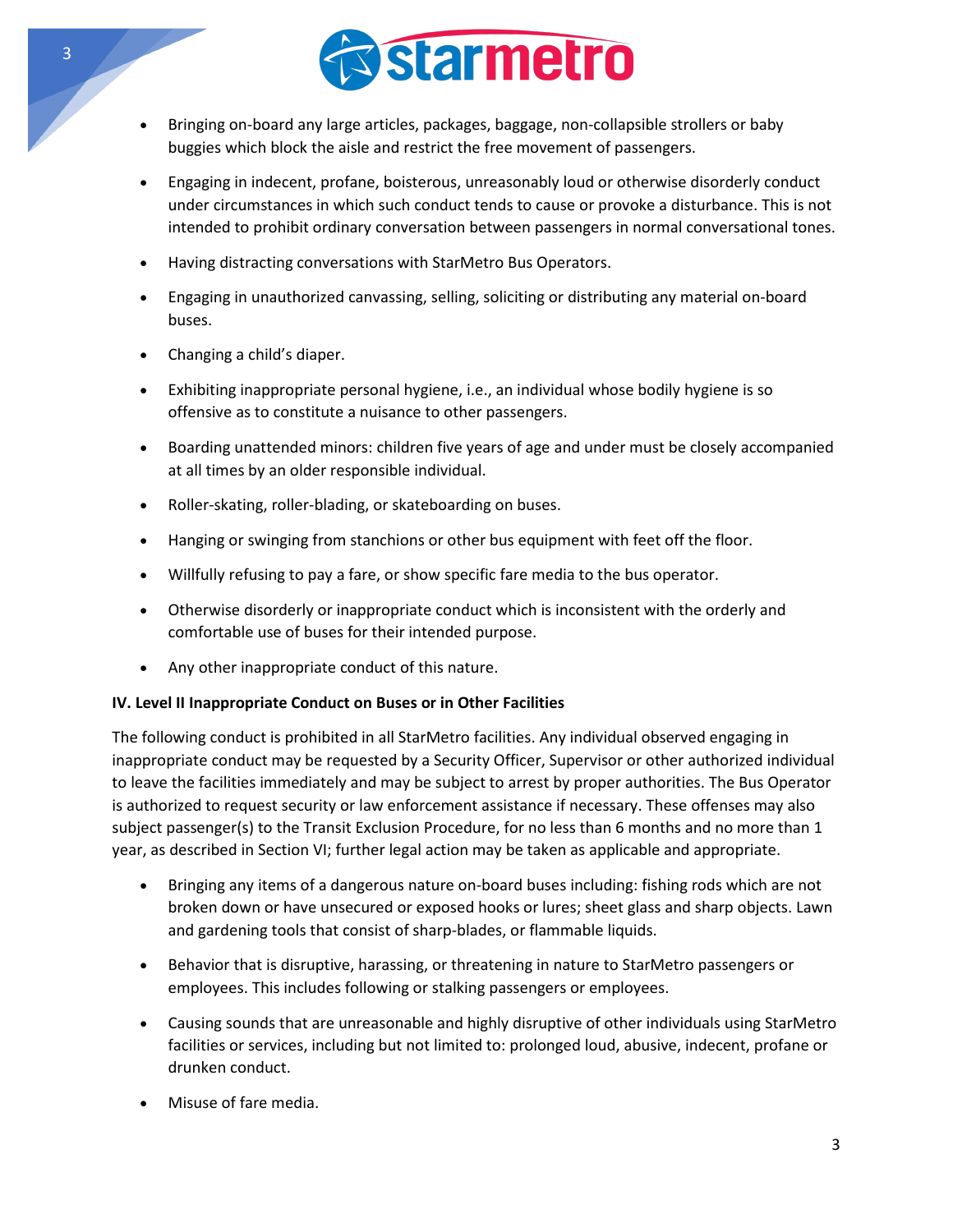

- Drinking alcoholic beverages or possessing open containers of alcoholic beverages.
- Otherwise disorderly or inappropriate conduct which is inconsistent with the safe and orderly use of transit facilities for their intended purpose.
- Any other inappropriate conduct of this nature.

# **V. Level III Inappropriate Conduct on Buses or StarMetro Facilities/Emergency Situations**

The following conduct in all StarMetro vehicles and facilities will be cause for law enforcement intervention, arrest and/or prosecution. An emergency situation can be defined as any situation in which an individual's actions present an imminent danger to the life or safety of him/herself or others, or to StarMetro property. The Bus Operator is authorized to request law enforcement assistance immediately and refrain from taking matters into their own hands. An individual found to have engaged in any of the following activities will be excluded from transit facilities and/or services pursuant to the process in Section VI, Transit Exclusion Procedure for a period of 1 year to permanent exclusion from the system.

- Use of counterfeit or stolen fare media
- Bringing any items of a dangerous nature on-board buses including weapons (pistols, rifles, knives or swords); flammable liquids; dangerous, toxic or poisonous substances; vessels containing caustic materials, chemicals, acids or alkalis
- Fighting
- Assault or threat of assault.
- Stealing or willfully damaging, defacing or destroying StarMetro property. The City will prosecute anyone who steals or willfully damages, defaces or destroys StarMetro property.
- Lighting an incendiary device (e.g. match, lighter, torch).
- Obstructing or interfering with the Bus Operator's safe operation of the bus
- Indecent exposure
- Continuing to enter, or remain, on StarMetro buses or facilities after being requested by an Bus Operator, Security Officer, Supervisor or law enforcement to leave, and not enter, the bus or facility (See NON-COMPLIANCE WITH EXCLUSION ORDER; TRESPASSING (VIII).
- Any other inappropriate conduct of this nature.

# **VI. Transit Exclusion Procedure**

After staff determines that there have been repeated or serious incidents of inappropriate conduct by an individual, and it is determined that the individual involved should be excluded from transit facilities and/or services or that conditions should be placed on the individual's continued use thereof: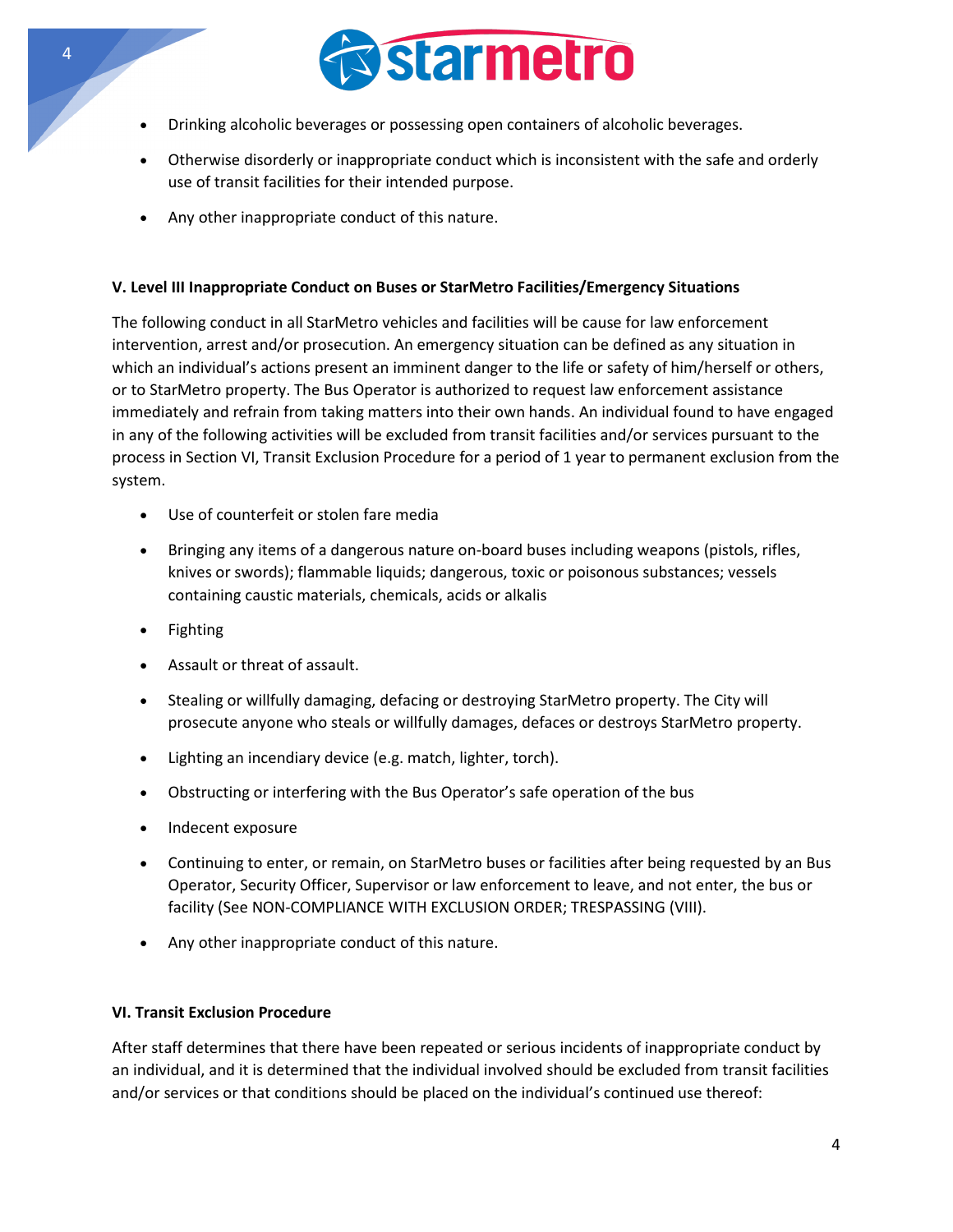

- 1. The Supervisor of Transit services will issue, or cause to be issued, to the individual involved a written exclusion letter from StarMetro facilities, including services as may be warranted. The letter shall indicate the reasons for the exclusion, the time period of the exclusion, and the facilities and/or services to which the exclusion order applies. If continued use of transit facilities and/or services is made subject to safety conditions or restrictions (eg., presence of a parent or guardian in the case of a juvenile; accompaniment by a personal care attendant or aide), a conditional exclusion letter may be issued specifying that the individual will be subject to exclusion unless the imposed restrictions are complied with. The letter shall also advise the individual of his/her right to appeal the decision and include a copy of the appeal procedure. The Supervisor of Transit services shall provide a copy of the letter to the Superintendent of Operations and will inform necessary staff involved about the reasons for and length of the exclusion.
- 2. At the discretion of the Transit Director, a juvenile may be restricted to use of StarMetro services only when the juvenile is accompanied by a responsible designated adult for a designated period of time. The juvenile's parent or guardian must be notified of the restriction via certified mail. Failure to abide by the restriction may lead to exclusion under this policy.
- 3. Complaint– the following procedures are established to provide opportunities for complaints Customers may file a complaint by telephone at (850)891-5200 or by submitting the complaint in writing within 48 hours of the incident. Specific information should be provided which includes:
	- The name and address of the complainant;
	- An explanation of the complaint in a clear and concise manner; and
	- An explanation of the relief desired by the complainant.

Staff will investigate the complaint within five (5) business days of receipt of the complaint and respond in writing to the complainant within ten (10) business days following the investigation. If the complainant is not satisfied with the response from the staff, an appeal may be filled with the Transit Director utilizing the Appeal Procedures (See Section VII Appeal Procedures).

# **VII. Non-Compliance with Exclusion Order: Trespassing**

If an individual subject to an exclusion order enters the specified facilities or services before the return date listed in the exclusion letter, law enforcement will be called, and the individual will be subject to arrest for trespassing in accordance with Florida law.

#### **VIII. Appeal of Suspension or Trespass**

For those receiving a suspension for longer than five (5) days or have received a trespass citation, an appeal may be filed within five (5) business days of the date of suspension or trespass citation by contacting the Transit Director. The appeal must be submitted in writing to:

> 555 Appleyard Drive Tallahassee, Florida 32304